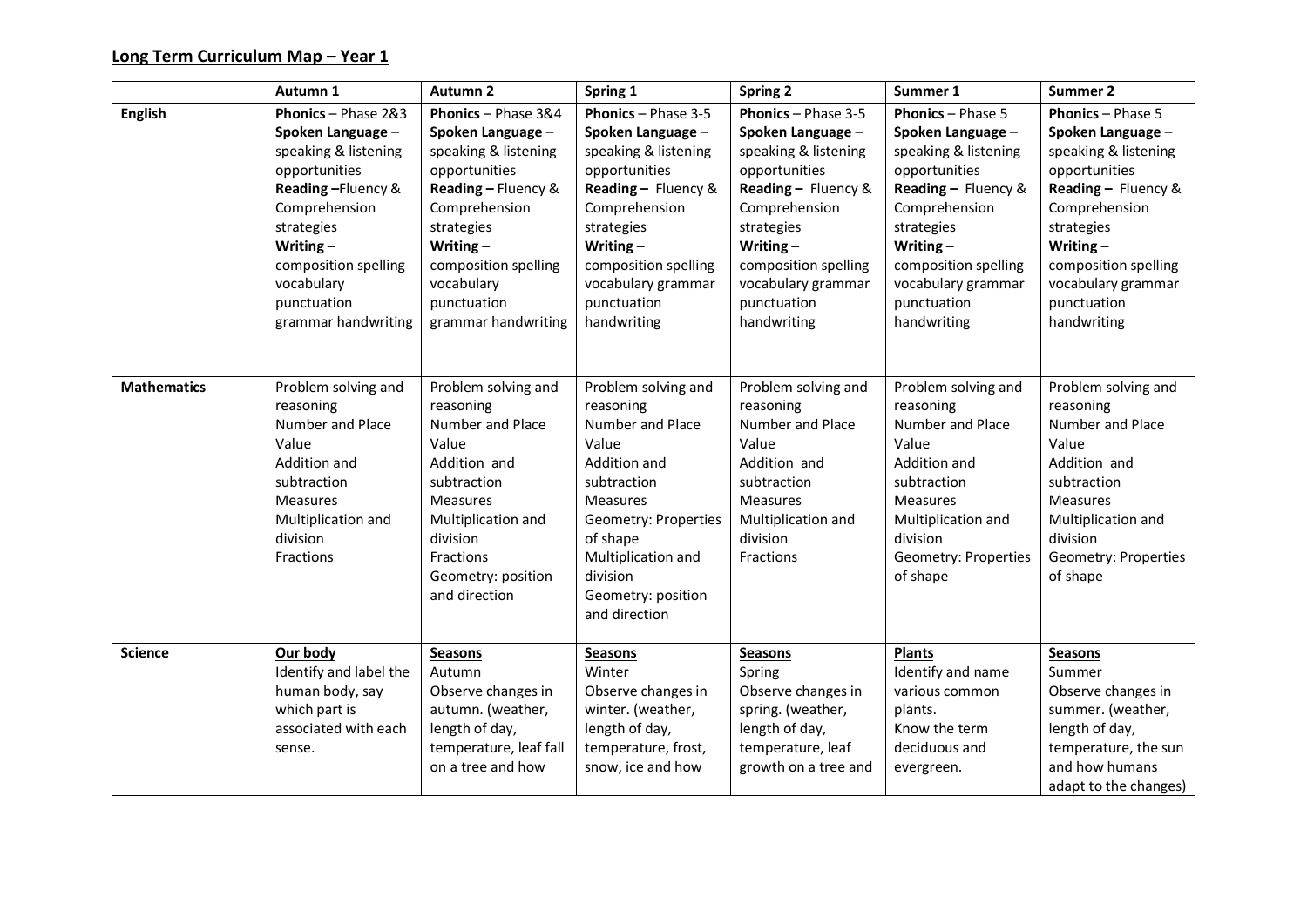|                |                         | humans adapt to the     | humans adapt to the     | how humans adapt          | Identify the basic          | Using our senses to   |
|----------------|-------------------------|-------------------------|-------------------------|---------------------------|-----------------------------|-----------------------|
|                |                         | changes).               | changes).               | to the changes).          | structure of a plant        | explore Summer.       |
|                |                         | Using our senses to     | Using our senses to     | Using our senses to       | (root, stem, leaf and       | Compare and           |
|                |                         | explore Autumn.         | explore Winter.         | explore Spring.           | flower)                     | contrast all of the   |
|                |                         | <b>Materials</b>        |                         | <b>Animals, including</b> |                             | seasons.              |
|                |                         | Distinguish between     |                         | humans                    |                             |                       |
|                |                         | an object and the       |                         | Identify and name         |                             |                       |
|                |                         | material it is made     |                         | animals, sort them        |                             |                       |
|                |                         | from.                   |                         | into carnivores,          |                             |                       |
|                |                         | Compare and             |                         | herbivores and            |                             |                       |
|                |                         | describe the            |                         | omnivores.                |                             |                       |
|                |                         | properties of           |                         | Describe and              |                             |                       |
|                |                         | materials and how       |                         | compare the               |                             |                       |
|                |                         | these are used for      |                         | structure of common       |                             |                       |
|                |                         | specific purposes.      |                         | animals.                  |                             |                       |
|                |                         |                         |                         |                           |                             |                       |
| Computing      | <b>Staying private-</b> | <b>Welcome to SO16-</b> | People who help us-     | <b>Routes and trails-</b> | Coding-Computer             | Email- Computer       |
|                | E-Safety                | Digital literacy        | <b>Digital literacy</b> | Computer science          | science                     | <b>Science</b>        |
|                | Pupils learn how to     | Pupils learn to create  | Pupils learn to use     | Pupils learn to give      | Pupils learn to             | Pupils learn to enter |
|                | keep safe on the        | a presentation about    | 2Publish to create      | and follow                | predict, create and         | code into a computer  |
|                | internet and why it is  | where they live. They   | illustrations and       | instructions to each      | debug a series of           | to make objects       |
|                | important using the     | learn to follow         | explore tools, add      | other. They predict       | online algorithms.          | move on the screen.   |
|                | lock it, block it, show | pathways to insert      | text and retrieve       | the route of a bee        |                             |                       |
|                | it, tell it slogan.     | photos, resize and      | photos to create a      | bot and programme         |                             |                       |
|                |                         | add text.               | fact file. They learn   | their instructions.       |                             |                       |
|                |                         |                         | how to save and         |                           |                             |                       |
|                |                         |                         | retrieve their work.    |                           |                             |                       |
| <b>History</b> | Toys - Changes          |                         |                         |                           | <b>Florence Nightingale</b> |                       |
|                | within Living           |                         |                         |                           | - Significant People        |                       |
|                | <b>Memory</b>           |                         |                         |                           | Children will learn to      |                       |
|                | Children will learn to  |                         |                         |                           | sequence events in          |                       |
|                | sort toys from the      |                         |                         |                           | chronological order.        |                       |
|                | past and now. They      |                         |                         |                           | They will learn why         |                       |
|                | will learn to enquire   |                         |                         |                           | people did things and       |                       |
|                | about how toys have     |                         |                         |                           | what affect that has        |                       |
|                | changed and learn to    |                         |                         |                           | had on the present          |                       |
|                | acquire information     |                         |                         |                           | day (links to RNLI).        |                       |
|                | from sources such as    |                         |                         |                           | Children will learn to      |                       |
|                | family members,         |                         |                         |                           | compare written and         |                       |
|                | artefacts and people    |                         |                         |                           | pictorial evidence.         |                       |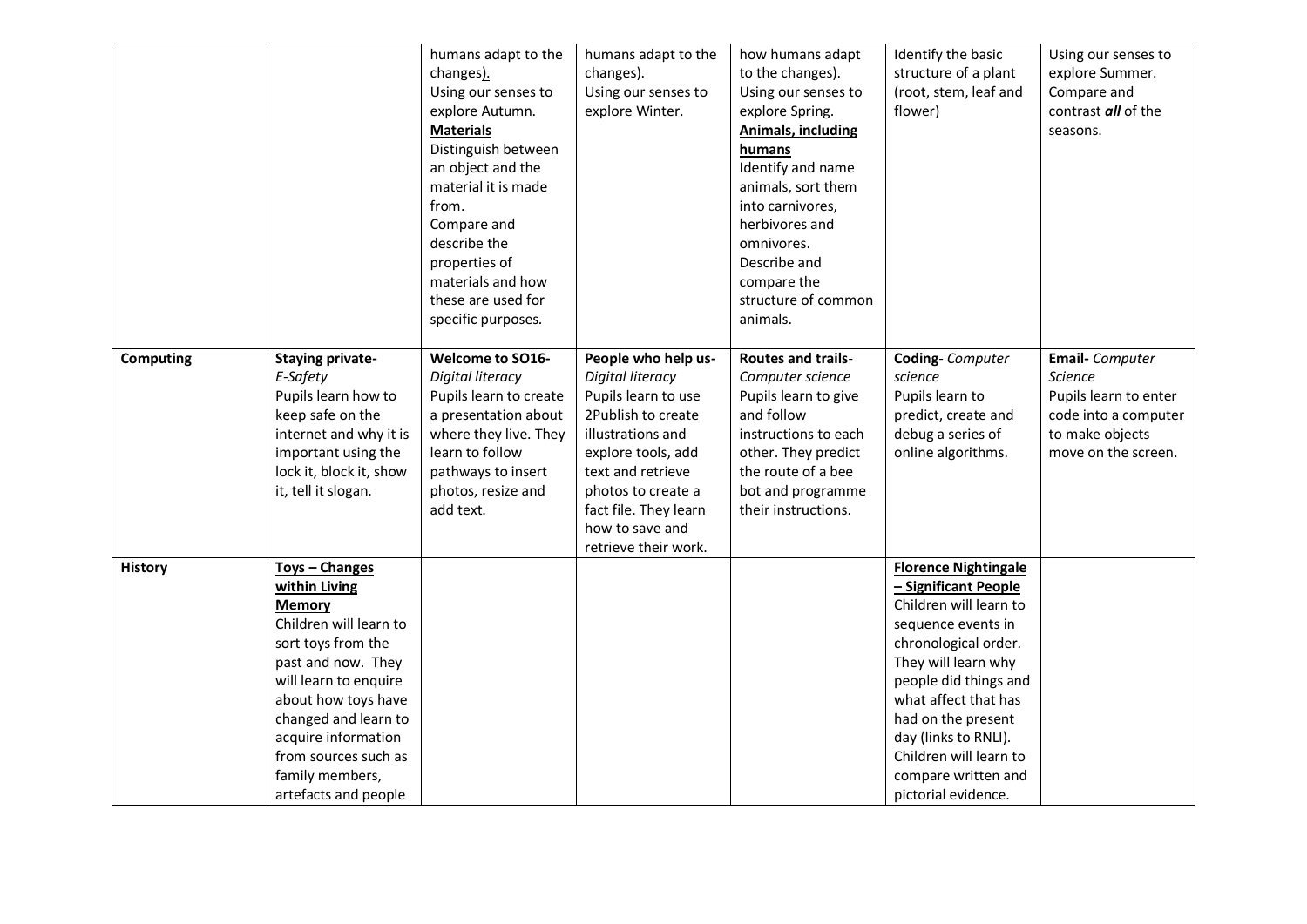| Geography | Unit: Welcome to         | <b>Unit: Our special</b> | <b>Unit: Contrasting</b> |
|-----------|--------------------------|--------------------------|--------------------------|
|           | SO16-Local Area          | island - UK study        | locality                 |
|           | Wider community.         | Name, locate and         |                          |
|           | Children will learn to   | identify                 |                          |
|           | use a simple map to      | characteristics of the   |                          |
|           | name and locate the      | four countries and       |                          |
|           | four countries of the    | capital cities of the    |                          |
|           | UK, to use basic         | United Kingdom and       |                          |
|           | geographical             | the surrounding seas,    |                          |
|           | vocabulary; physical     | to use world maps,       |                          |
|           | features and human       | atlases and globes to    |                          |
|           | features (e.g. coast     | identify the United      |                          |
|           | vs. city), to use aerial | Kingdom and its          |                          |
|           | photos to recognise      | countries, to use        |                          |
|           | landmarks and basic      | compass directions       |                          |
|           | human and physical       | and locational and       |                          |
|           | features of Lordshill,   | directional language     |                          |
|           | use an ICT birds-eye     | to describe the          |                          |
|           | view street map and      | location of features     |                          |
|           | satellite maps, to use   | and routes on a map.     |                          |
|           | simple fieldwork and     | Focus on England,        |                          |
|           | observational skills.    | Scotland, Wales and      |                          |
|           | Observe their home       | Northern Ireland to      |                          |
|           | address and look for     | identify landmarks       |                          |
|           | features that            | and key cities.          |                          |
|           | surround them.           |                          |                          |
|           |                          |                          |                          |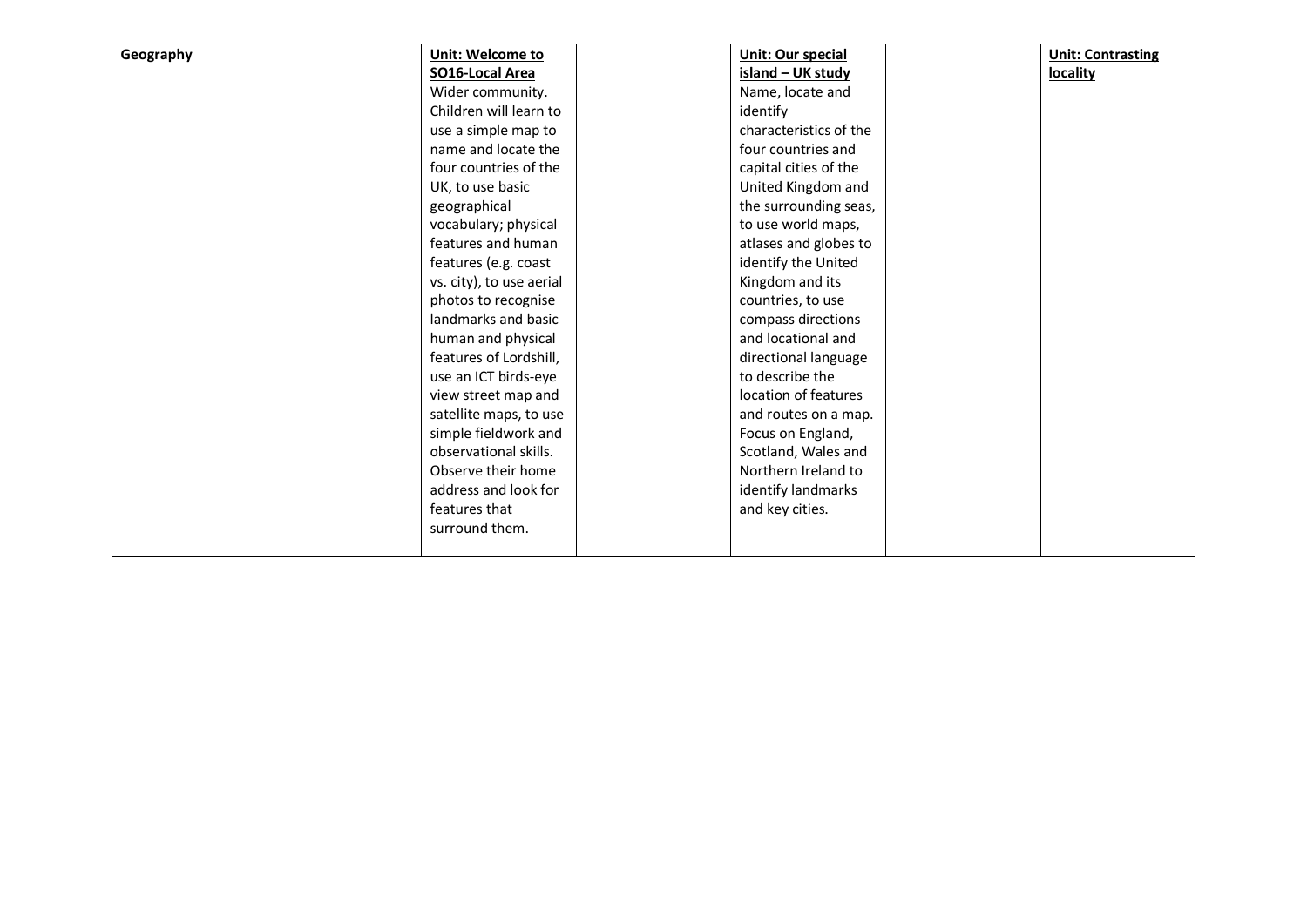| $\overline{PE}$                            |                                                                                                                                                                      |                                                                                                                                                                                                      |                                                                                                                                                                               |                                                                                                                                                                                         | Unit 5: Physical                                                                                                                                                                        |                                                                                                                                                                                  |
|--------------------------------------------|----------------------------------------------------------------------------------------------------------------------------------------------------------------------|------------------------------------------------------------------------------------------------------------------------------------------------------------------------------------------------------|-------------------------------------------------------------------------------------------------------------------------------------------------------------------------------|-----------------------------------------------------------------------------------------------------------------------------------------------------------------------------------------|-----------------------------------------------------------------------------------------------------------------------------------------------------------------------------------------|----------------------------------------------------------------------------------------------------------------------------------------------------------------------------------|
|                                            | <b>Unit 1: Personal</b><br>follow<br>$\bullet$ $\vdash$<br>can<br>instructions,<br>practise safely and<br>work<br>on<br>simple<br>by<br>tasks<br>myself<br>(Level 1) | Unit 2: Social<br>• I can work sensibly<br>with others, taking<br>turns and sharing<br>(Level 1)                                                                                                     | Unit 3: Cognitive<br>can understand<br>$\bullet$ 1<br>and follow simple<br>rules and can name<br>some things I am<br>good at (Level 1)                                        | <b>Unit 4: Creative</b><br>• I can explore and<br>describe different<br>movements (Level<br>1)                                                                                          | • I can perform a<br>skill<br>single<br>or<br>movement<br>with<br>some control. I can<br>perform a small<br>range of skills and<br>link<br>two<br>movements<br>together (Level 1)       | Unit 6: Health and<br><b>Fitness</b><br>• I am aware of why<br>exercise<br>is<br>important for good<br>health (Level 1)                                                          |
| PE - Fundamental<br><b>Movement Skills</b> | The Birthday Bike<br>Surprise<br>Coordination:<br>Footwork<br>(FUNS<br>Station 10)<br>Pirate<br>Pranks!<br>Static<br>Balance: One Leg<br>(FUNS Station 1             | Journey to the Blue<br>Planet<br>Dynamic Balance to<br>Agility: Jumping and<br>Landing<br>(FUNS Station<br>6)<br>Monkey<br><b>Business!</b><br>Static<br><b>Balance: Seated</b><br>(FUNS Station 2)) | Tilly the Train's Big<br>Day<br>Dynamic<br>Balance:<br>On a Line<br>(FUNS<br>Station 5)<br>Thembi<br>Walks the Tightrope<br><b>Static Balance: Stance</b><br>(FUNS Station 4) | <b>Clowning Around!</b><br>Coordination: Ball<br><b>Skills</b><br>(FUNS<br>Station 9)<br>Wendy's<br>Water-ski<br>Challenge<br>Counter<br>Balance: With a<br>Partner<br>(FUNS Station 7) | John and Jasmine<br>Learn to Juggle<br>Coordination:<br>Sending and<br>Receiving<br>(FUNS<br>Station 8)<br>Ringo to the<br>Rescue<br>Agility:<br>Reaction/Response<br>(FUNS Station 12) | Sammy the<br>Squirrel<br>Agility: Ball Chasing<br>(FUNS<br>Station 11)<br>Casper the<br>Very Clever<br>Cat<br><b>Static</b><br><b>Balance: Floor</b><br>Work<br>(FUNS Station 3) |
| $PE-Gym$                                   | At home<br>Real Gym - Shape                                                                                                                                          | Dance linked to Topic<br>Unit 2 Lesson 4                                                                                                                                                             | Jungle Trip<br>Real Gym -<br>Travel                                                                                                                                           | Park Life<br>Real Gym -<br>Flight<br>Rotation                                                                                                                                           | <b>Toy Box</b><br>Real Gym -<br>Rotation                                                                                                                                                | <b>Sports Day Games</b>                                                                                                                                                          |
| Art                                        | Colour - 2 sessions<br>Children explore<br>colour mixing and<br>make new secondary<br>colours from primary<br>colours                                                | <b>Materials - Collage</b><br>Children learn how to<br>create collages,<br>before creating their<br>own using a variety<br>of different<br>materials.                                                | Introduction to<br>Sketching $-3$<br>sessions<br>Introduce children to<br>sketch and teach<br>basic sketch skills.                                                            | <b>Self Portraits</b><br>Children sketch their<br>own self portrait.<br>Children create self-<br>portraits in the style<br>of famous artists and<br>techniques.                         | <b>Materials - weaving</b><br>Children learn how to<br>weave on a small and<br>large scale and using<br>a variety of different<br>materials.                                            | <b>Sculpture</b><br>Children explore<br>sculpture before<br>designing, making<br>and decorating their<br>own clay sculptures                                                     |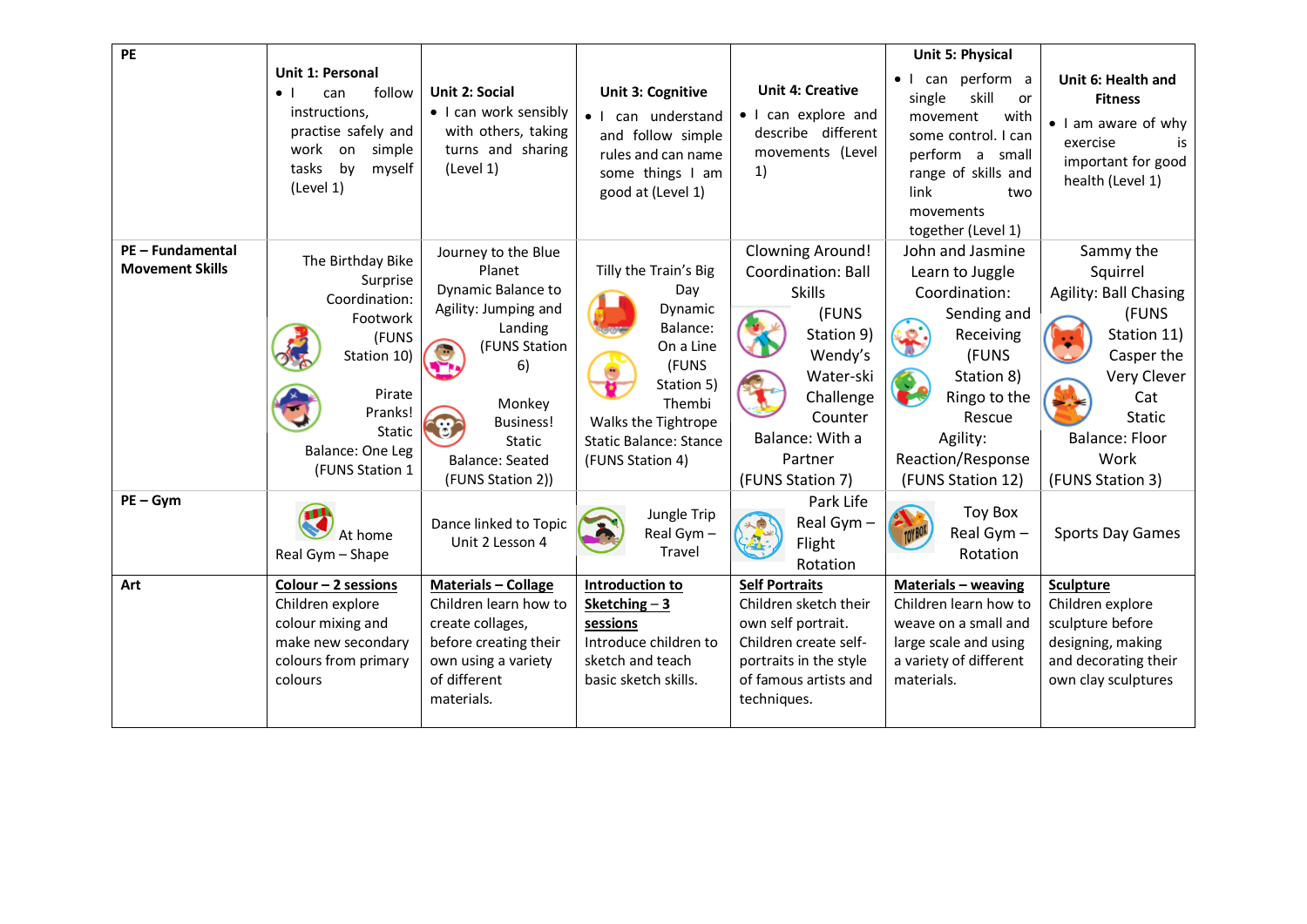| <b>Music</b> | <b>Hey You</b><br>Old school Hip Hop<br>To compose own rap<br>songs to existing<br>songs                                                                                                                                                                                                     | Rhythm in the way<br>we walk and Banana<br>Rap<br>Reggae, Hip Hop<br>Action songs that link<br>to the foundations of<br>Music.<br>Christmas Songs and<br>Concerts                                                                                                                                                                               | In the Groove<br>Blues, Latin, Folk,<br>Funk, Baroque,<br>Bhangra<br>Historic styles of<br>music, countries and<br>cultures.                                                                                                                                                                                                            | <b>Round and Round</b><br>Latin Bossa Nova,<br>Film music, Big Band<br>Jazz, Mash-up, Latin<br>fusion<br>Counties from<br>around the world,<br>Historic context of<br>Music styles.                                                                                                                                                    | <b>Your Imagination</b><br>Exploring with music<br>styles and<br>instruments<br>Composing<br>opportunities                                                                                                                                                                                                                                          | Reflect, Rewind,<br>Replay<br><b>Western Classical</b><br>Music and your<br>choice from year 1<br>Consolidate the<br>foundations of the<br>language of Music.                                                                                                                                                                                                     |
|--------------|----------------------------------------------------------------------------------------------------------------------------------------------------------------------------------------------------------------------------------------------------------------------------------------------|-------------------------------------------------------------------------------------------------------------------------------------------------------------------------------------------------------------------------------------------------------------------------------------------------------------------------------------------------|-----------------------------------------------------------------------------------------------------------------------------------------------------------------------------------------------------------------------------------------------------------------------------------------------------------------------------------------|----------------------------------------------------------------------------------------------------------------------------------------------------------------------------------------------------------------------------------------------------------------------------------------------------------------------------------------|-----------------------------------------------------------------------------------------------------------------------------------------------------------------------------------------------------------------------------------------------------------------------------------------------------------------------------------------------------|-------------------------------------------------------------------------------------------------------------------------------------------------------------------------------------------------------------------------------------------------------------------------------------------------------------------------------------------------------------------|
| DT           |                                                                                                                                                                                                                                                                                              | <b>Moving Pictures</b><br>explore and use<br>mechanisms [for<br>example, levers,<br>sliders, wheels and<br>axles], in their<br>products                                                                                                                                                                                                         | Playgrounds:<br>build structures,<br>exploring how they<br>can be made<br>stronger, stiffer and<br>more stable                                                                                                                                                                                                                          |                                                                                                                                                                                                                                                                                                                                        | <b>Cooking and</b><br><b>Nutrition:</b><br>Design an appealing<br>and healthy snack<br>(i.e. fruit kebab) (link<br>to Healthy fun week)                                                                                                                                                                                                             | Castles:<br>build structures,<br>exploring how they<br>can be made<br>stronger, stiffer and<br>more stable                                                                                                                                                                                                                                                        |
| <b>RE</b>    | Thanking (Harvest)<br>Communicate: What<br>does thankful mean?<br>Apply: Is being<br>thankful important?<br>Why?<br>Enquire: How can we<br>show we are<br>thankful?<br>Contextualise: why<br>do Christians<br>celebrate Harvest &<br>why?<br>Evaluate: is it<br>important to be<br>thankful? | Journeys end<br>(Christmas)<br>Communicate: Have<br>you been on a<br>journey? How did<br>you feel at the end?<br>Apply: share stories<br>about journeys end.<br>Contextualise: Why is<br>the end of the<br>journey in the<br>Nativity story<br>important to<br>Christians?<br>Evaluate: Why are<br>Christians happy at<br>the end of the story? | Remembering (Guru<br>Nanak)<br>Communicate: Who<br>do you like to<br>remember and why?<br>Apply: When do you<br>remember a special<br>person?<br>Enquire: What does<br>remembering mean?<br>Contextualise: Who is<br>Guru Nanak and why<br>is he remembered?<br>Evaluate: What do<br>we think about Sikhs<br>remembering Guru<br>Nanak? | Welcoming (Easter)<br>Communicate: What<br>is storytelling?<br>Apply: Do you like to<br>hear stories at<br>particular times?<br>Enquire - What does<br>storytelling mean?<br>Contextualise:<br>Christians believe<br>Jesus was a special<br>storyteller.<br>Evaluate: Discuss<br>pupils' responses to<br>the way Jesus told<br>stories | Special places:<br>Communicate: What<br>places are special to<br>me?<br>Apply: Are there<br>special places where<br>we all feel special?<br>Enquire: What makes<br>places special?<br>Contextualise: What<br>place is special to<br>Christians? What is a<br>special place to<br>Sikhs?<br>Evaluate: Is it<br>important to have a<br>special place? | Creation:<br>Communicate: What<br>do we think about<br>creation?<br>Apply: Does what we<br>think about creation<br>affect us?<br>Enquire: What does<br>creation mean?<br>Contextualise: What<br>story do Christians<br>tell about creation?<br>Evaluate: How<br>important is the<br>creation story?<br>Contextualise: What<br>do Sikhs believe<br>about creation? |